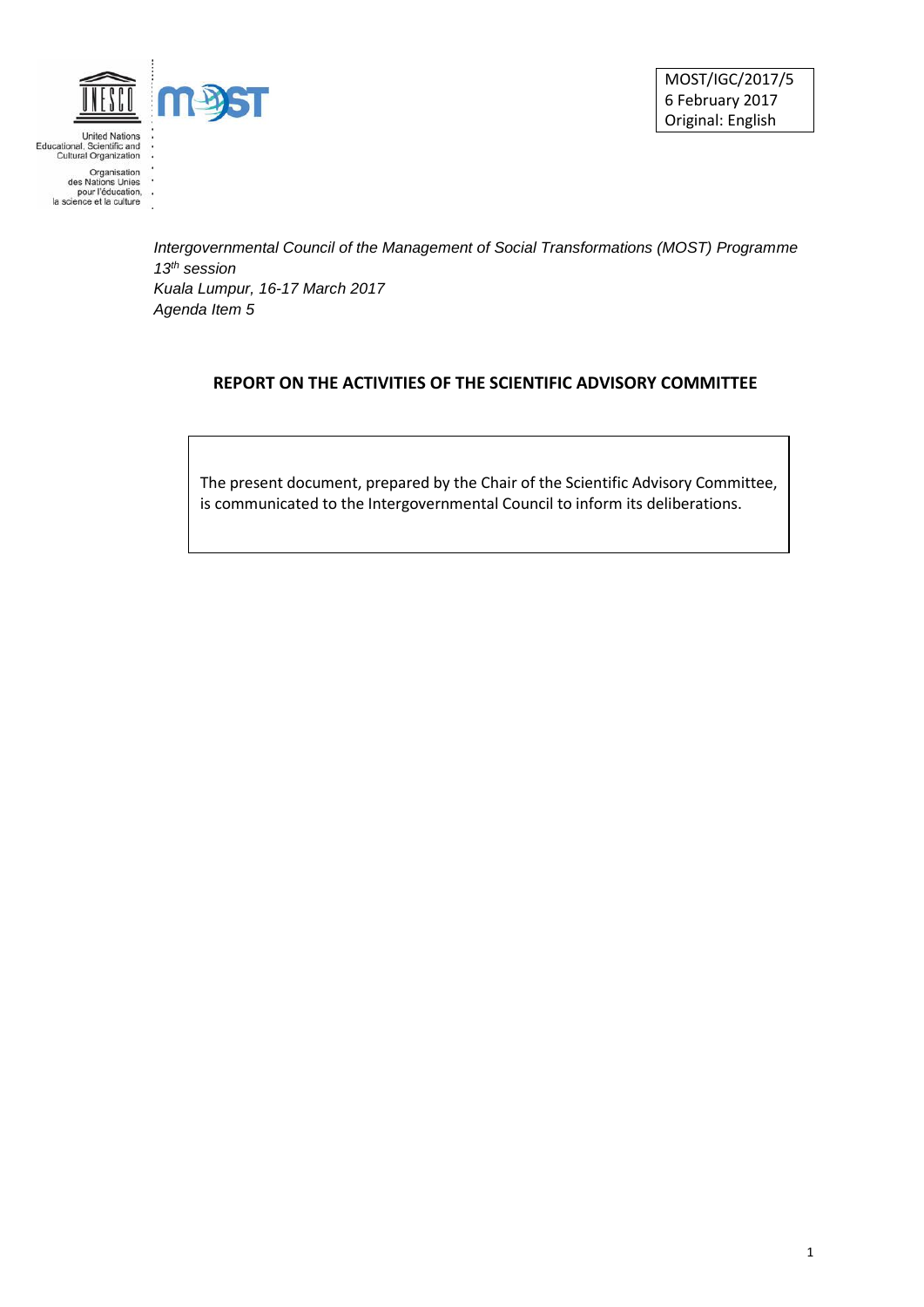- 1. Our report on behalf of the Scientific Advisory Committee (SAC) has to point out the improvement of this committee last year by its extension by the Director-General, to new members covering a larger area of countries.
- 2. SAC contributed earlier to the finalization of the MOST Strategy, of the Action Plan, and of the guidelines for MOST Schools and validated them before their submission to the Bureau. SAC recommended a mapping of MOST Schools, which was reflected later on in the Action Plan, and the extension of MOST Schools in all member states.
- 3. With the guidelines adopted, SAC is confident that by following them, and especially the four conditions of flexibility, quality, accelerated dissemination and national ownership, member states will develop rapidly a national culture of MOST which will facilitate both bridging between scientific research and policy making and integrating public policies in the frame of the SDG. Since the previous meeting of the Intergovernmental Council (IGC), nine MOST Schools have been successfully implemented in Mongolia, China, Indonesia, Russia, Cuba, El Salvador, South Africa and Lebanon. Ongoing planning includes forthcoming MOST Schools in Cuba, Madagascar, Cameroon, Gabon, Kazakhstan and the Dominican Republic.
- 4. SAC underlines the fact that MOST is implemented in a main intellectual platform of the United Nations system. It has to develop its activities within the conceptual framework of SDGs. Efforts made in this direction by the Secretariat of MOST are fully satisfying.
- 5. SAC is accompanying the implementation of the different activities planned in the Action plan, and members of SAC are engaging personally in different fields: collaborating in the organization of MOST Schools and regional intergovernmental forums, by submission of papers or reports, and in the publications of MOST.
- 6. Two main publications are going on, addressing two hot topics: inclusion and migration.
- 7. "The politics of inclusion", suggested by SAC, was adopted and is being produced in collaboration with the Comparative Research on Poverty programme, based at the University of Bergen, Norway. SAC members are contributing to the publication and the President of SAC is member of the editorial committee. We made a call for papers and we received 154 proposals from all over the world. The editorial committee will select around 20 papers and will give methodological advices to their writers, whenever necessary, in order to assure the best quality of this publication which will become a reference in that field. Among proposals, we received 57 proposals from professors in different universities, 65 proposals from researchers not always affiliated to universities and 32 proposals from students. We will try to make room for few students to encourage young researcher, along with papers provided by senior researchers and professors. The preparation of the book includes an International Workshop, to be held at UNESCO Headquarters, 6-7 July 2017.
- 8. This process of research and publication on "Politics of Inclusion" seems very successful and encourages us to adopt the same mechanism in later publications.
- 9. The second topic for research and publication is "Migration". The IGC raised this topic and the Bureau asked the Secretariat and SAC to start the preliminary phases of this publication, which reflects the concern of many states facing many related challenges today. On two successive stages, SAC expressed its comments on drafts prepared by the secretariat of MOST, on the topic of migration. SAC is fully committed to contribute to the finalization of the best publication possible in this field, meant to support member states efforts in addressing this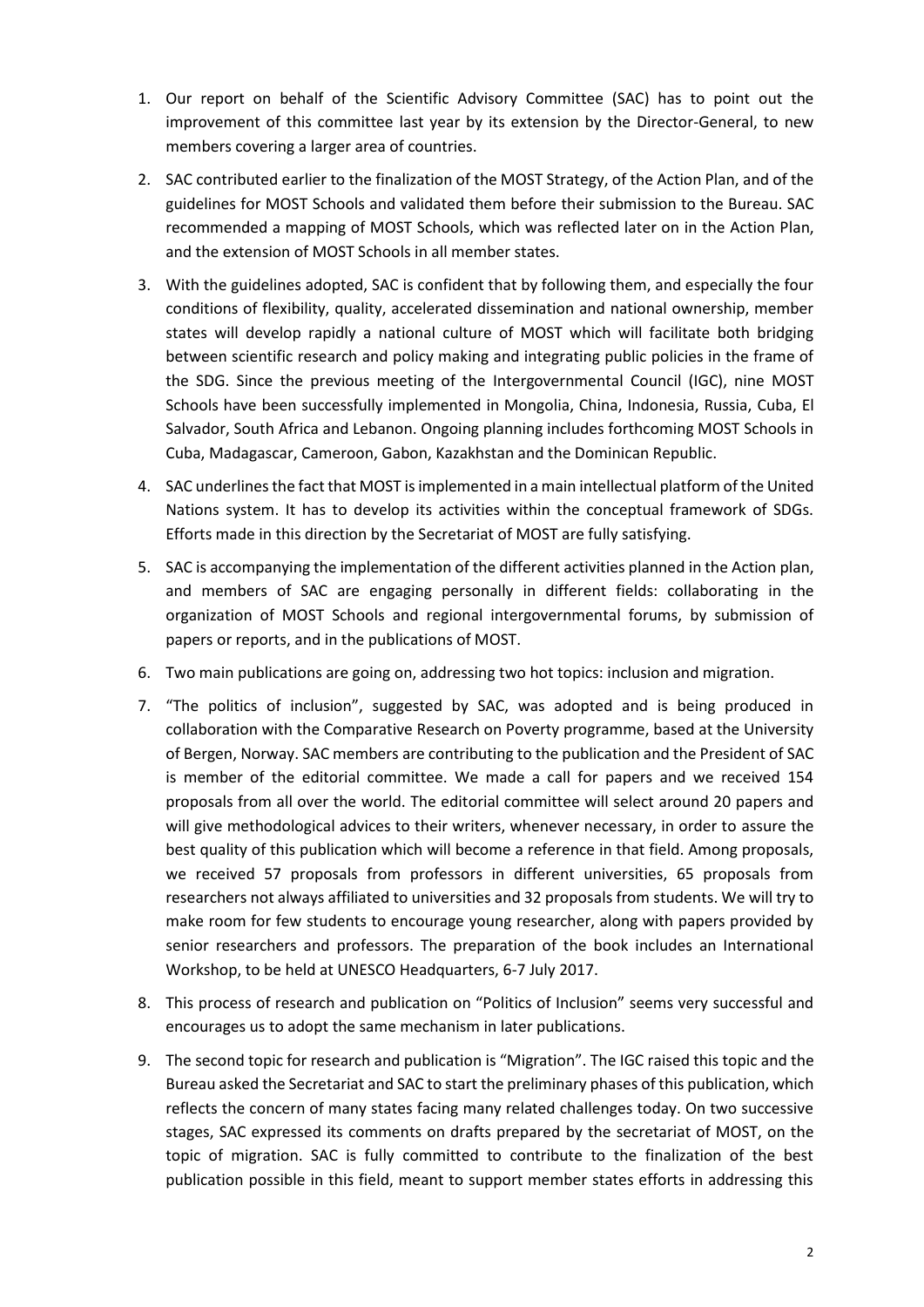critical issue. Our first observation was that migration has multiple facets today and that we should address migration in a multifactorial analysis, and within changing dynamics. In this context, SAC encourages researchers to undertake on field researches and case studies and to end their papers by policy recommendations. This will support efforts of member states in confronting specific challenges of migration in different contexts.

- 10. SAC underlined the necessity of consolidating national institutions and ownership of the mission of MOST. For that purpose, SAC recommended the development of national committees of MOST. As members states could be concerned by adding such a mandate to their institutions, SAC advised to implement National Committees within or with the support of the National Commission for UNESCO in each member state. This scenario will avoid any confusion and will encourage the optimization of all infrastructures and existing institutions in this field.
- 11. Besides, SAC suggested earlier the implementation of a UNESCO Chair or a Masters programme in Management of Social Transformations, under UNESCO auspices and in collaboration with UNU. This suggestion was neglected because of other priorities.
- 12. On another hand, SAC highly encouraged addressing young researchers in member states. In this context, it commended the initiative taken by the Secretariat of MOST by launching Most Direct, which is an online Forum, addressed to young researchers. The UNESCO Inclusive Policy Lab is another innovative program that SAC will support and to which members of SAC will contribute. It is based on both real life and virtual mechanism and consists in an intersectoral intervention within UNESCO divisions and between the headquarters and the local levels.
- 13. SAC encouraged also the implementation of the futures literacy program by the Secretariat of MOST. This programme addresses the multiple perceptions and representations of the future and should develop anticipatory capacities.
- 14. SAC encouraged also the active implication of MOST in the preparation and organization of the World Humanities Conference, which will be held in Liège, Belgium, from 6 to 12 August 2017. Different preparatory symposiums are organized in 2016-2017. SAC members are coordinating with the team of the Secretariat of Most and many of them joined the process.
- 15. In the last year, Members of SAC accelerated their implication in the different activities of MOST. They contributed actively to ameliorate the quality of the fundamental documents and they are trying to boost systematization, nationalization and institutionalization of the different activities of MOST.
- 16. SAC has two main concerns and we want to take this opportunity to draw the attention of your honourable assembly to them:
	- The necessary coordination between the different levels of national institutions engaged in MOST in each country, starting with the Permanent Delegation at the Headquarters of UNESCO, the governmental level, the administrative one and the sector of Universities and research. In the statutes of MOST, it was underlined the necessity of committing academia and researchers to the top of the process. We should add that this has to be made in close coordination with the diplomatic level and the governmental and administrative one in each Member State.